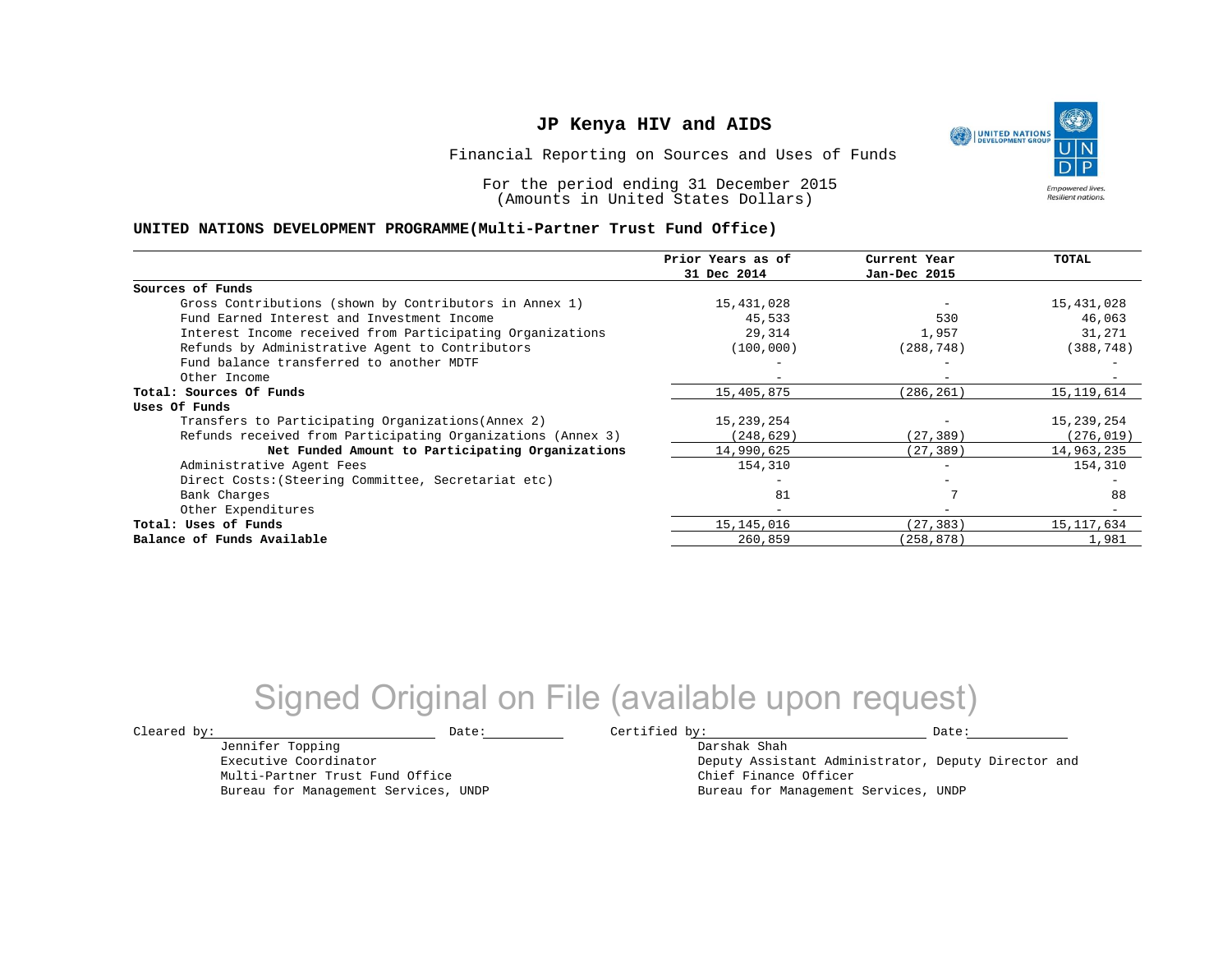

Financial Reporting on Sources and Uses of Funds

For the period ending 31 December 2015 (Amounts in United States Dollars)

#### **UNITED NATIONS DEVELOPMENT PROGRAMME(Multi-Partner Trust Fund Office)**

**Annex - 1: Gross Contributions**

|                                | Prior Years as of | Current Year             | TOTAL      |
|--------------------------------|-------------------|--------------------------|------------|
|                                | 31 Dec 2014       | Jan-Dec 2015             |            |
| Contributors                   |                   |                          |            |
| DEPARTMENT FOR INT'L DEVELOPME | 15,431,028        | $\overline{\phantom{0}}$ | 15,431,028 |
| Total: Contributions           | 15,431,028        | $-$                      | 15,431,028 |

# Signed Original on File (available upon request)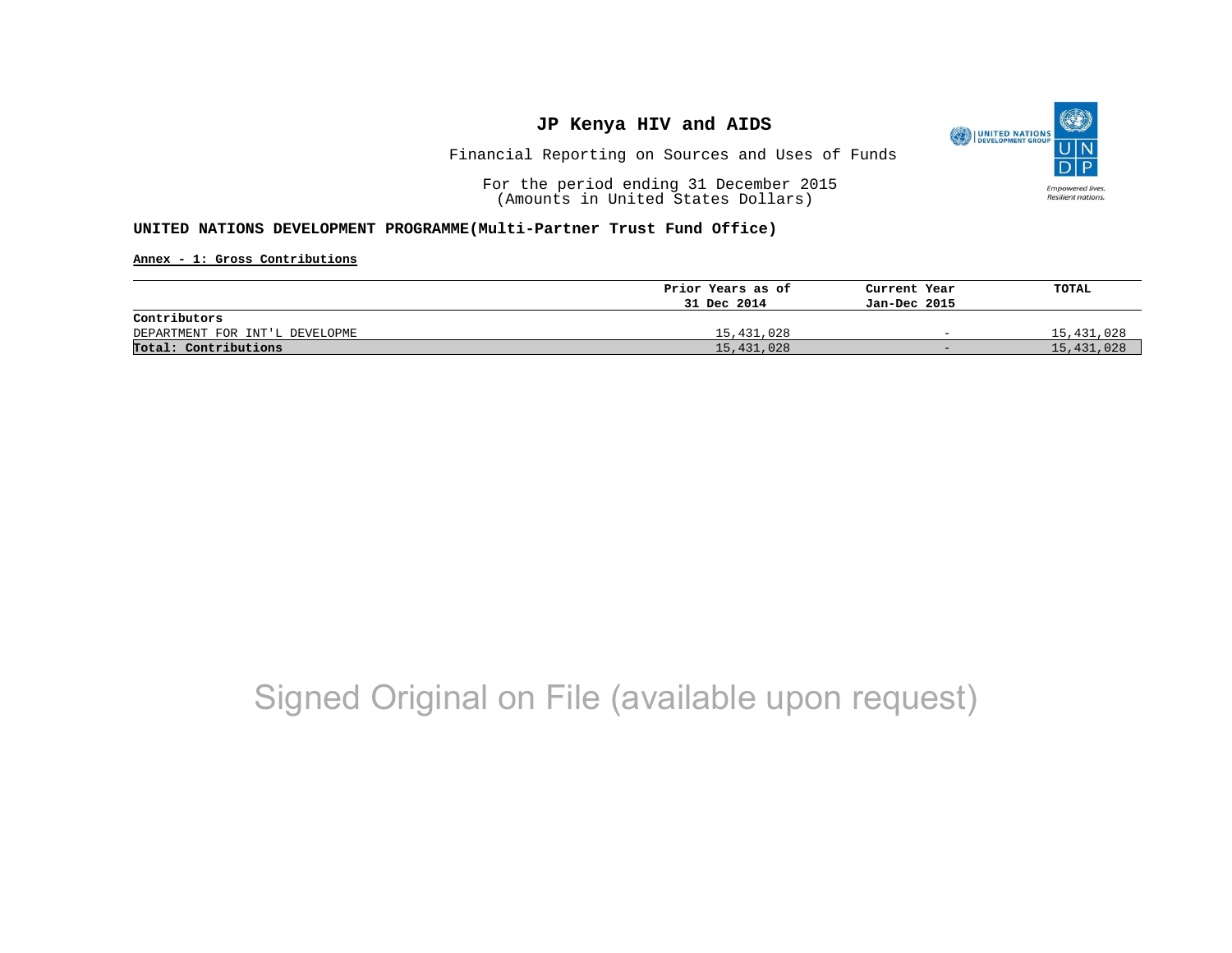O UNITED NATIONS **Empowered lives** Resilient nations.

Financial Reporting on Sources and Uses of Funds

For the period ending 31 December 2015 (Amounts in United States Dollars)

#### **UNITED NATIONS DEVELOPMENT PROGRAMME(Multi-Partner Trust Fund Office)**

#### **Annex - 2: Transfers to Participating Organizations**

|                                                | Prior Years as of | Current Year             | TOTAL      |
|------------------------------------------------|-------------------|--------------------------|------------|
|                                                | 31 Dec 2014       | Jan-Dec 2015             |            |
| FAO                                            | 890,000           | $\overline{\phantom{m}}$ | 890,000    |
| ILO                                            | 285,000           | $\overline{\phantom{a}}$ | 285,000    |
| IOM                                            | 530,200           | $\overline{\phantom{a}}$ | 530,200    |
| UNAIDS                                         | 4,696,020         | $\qquad \qquad -$        | 4,696,020  |
| UNDP                                           | 702,200           | $\qquad \qquad -$        | 702,200    |
| UNESCO                                         | 190,000           | $\qquad \qquad -$        | 190,000    |
| UNFPA                                          | 1,964,820         | $\overline{\phantom{a}}$ | 1,964,820  |
| UNHCR                                          | 50,000            | $\overline{\phantom{a}}$ | 50,000     |
| UNICEF                                         | 2,095,180         | $\qquad \qquad -$        | 2,095,180  |
| UNODC                                          | 1,458,500         | $\qquad \qquad -$        | 1,458,500  |
| UNWOMEN                                        | 173,470           | $\overline{\phantom{a}}$ | 173,470    |
| WFP                                            | 541,800           | $\overline{\phantom{a}}$ | 541,800    |
| WHO                                            | 1,662,064         | $\overline{\phantom{m}}$ | 1,662,064  |
| Total Transfers to Participating Organizations | 15, 239, 254      | $\qquad \qquad$          | 15,239,254 |

## Signed Original on File (available upon request)